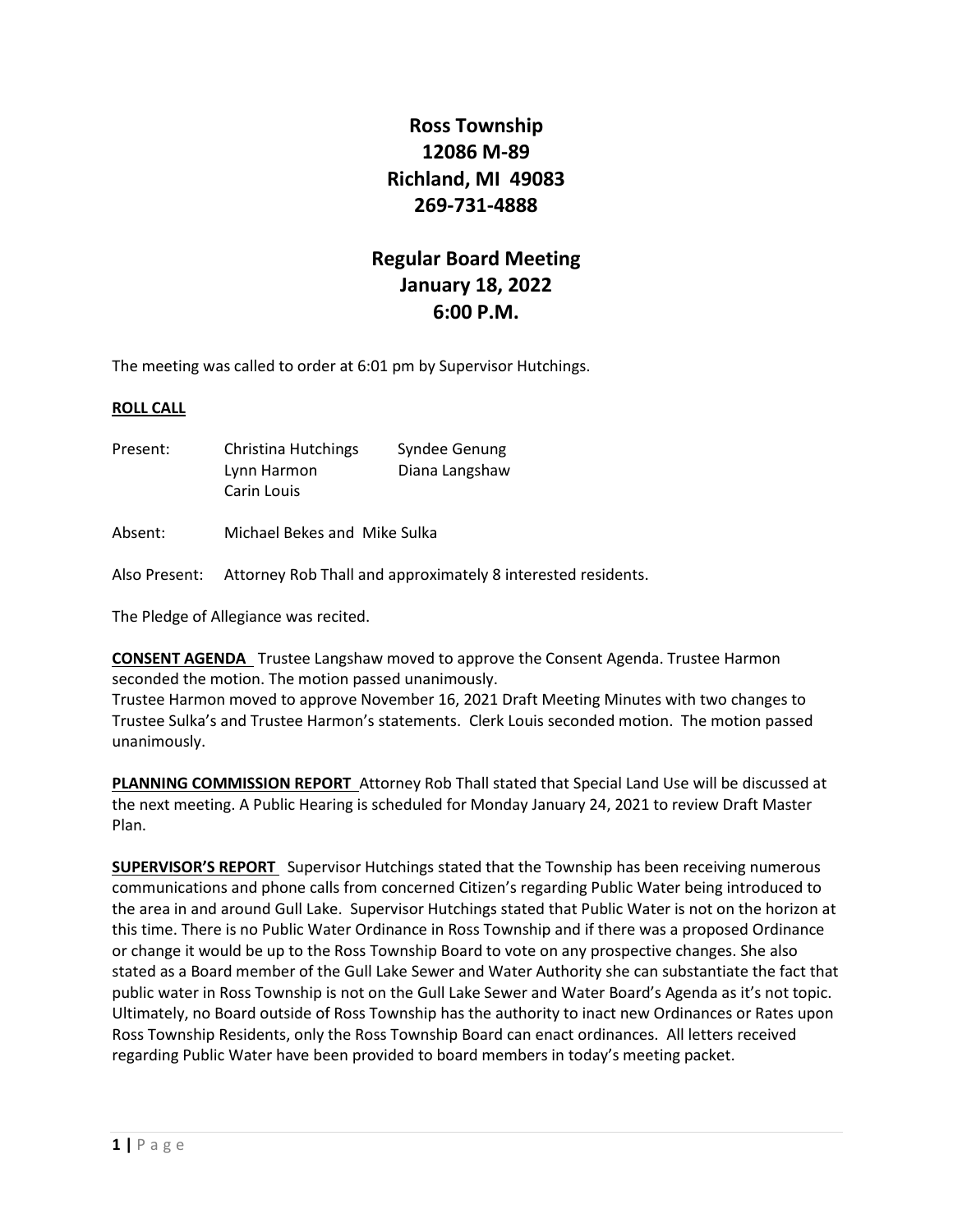**CLERK UPDATE** Clerk Louis reported that Ross Township was in receipt of a Notice of Right to Referendum from the Office of the Great Seal. The Ross Township is eligible to become a Charter Township. The Ross Township Board will need to Vote on this Referendum in the future. Attorney Rob Thall will provide information for review to the Board Member's review describing General Law Townships versus Charter Townships. Clerk Louis stated that as required by the Office of the Great Seal the Notice of Referendum was posted on MLIVE and will be posted a second time on MLIVE. The main difference brought to light between General Law Townships and Charter Townships is that Charter Townships can levy additional operating mils where General Law Townships are capped at one mil for operational budges. This will be placed on the February Agenda as discussion item. Clerk Louis relayed that the 2021 Salary, W-2 and 1099's are in good order per Auditor Ann Knafel of Siegfried Crandall. Clerk Louis attended the Sherman Lake/Gull Lake Sewer and Water Authority Meeting at the YMCA on January 11, 2022 and felt that it was well attended by Residents of the Sherman Lake area and many questions were asked and answered in the open forum regarding the Special Assessment District. Attorney Rob Thall presented a Power Point presentation which was included in today's Board Packet as well as explained how the Residents may take advantage of a 20-year financing option via the SAD. He also explained the Township's Ordinances regarding Mandatory Sewer Hookup, State Law and the DEQ supporting the connection of Sewer as it is a matter of public health and safety. Clerk Louis stated the Mid-year Audit performed by SeberTans will be presented to the Board at the February meeting.

## **PUBLIC COMMENT**

Supervisor Hutchings opened the floor to Public Comment at 6:20pm.

Jim Corstange of Gull Lake spoke regarding Public Water Concerns.

Debbie Sutton of Sherman Lake spoke regarding the Public Meeting at the YMCA and asked for clarification of Trustee Harmon's requested changes to November's Draft Minutes.

Debbie of Sherman Lake questioned the Fifteen-year deadline and wondered why everyone was being required to hook up to Septic.

Supervisor Hutchings closed the floor to Public Comment at 6:33pm.

**FIRE DEPARTMENT UPDATE** Chief Bogema stated he is hiring a new Fire Fighter from Richland and has a few other applicants. He is work on a 50/50 Grant from MDOT for turn out gear and safety items. The Emergency Sirens at the Island Landing need to be replaced. Cost for a refurbished is about \$25,000 and there is talk that emergency sirens may no longer be required by Law as technology (phones) are common place for emergency notification. It was agreed the further discussion would be held on this subject. Chief Bogema stated he is waiting on the new Fire Truck which has a May 2022 manufacturing date. The Department is currently down one truck due to a wiring failure that is being repaired off site. Chief Bogema concluded that during month of January to date they had 22 runs.

### **OLD BUSINESS**

- A. Ross Township Master Plan-Public Hearing scheduled for January 24, 2022
- B. Short Term Rental Ordinance-Per Attorney Thall we are waiting on legislation at this point and may be able to discuss this further in the Summer.
- C. No Parking Ordinance in the South Bay-Pending
- D. Marijuana Caregiver business in Residential Zoning-Attorney Thall will address as the legislation is pending in Senate and the Planning Commission will be brought up to speed as well once the legislation passes.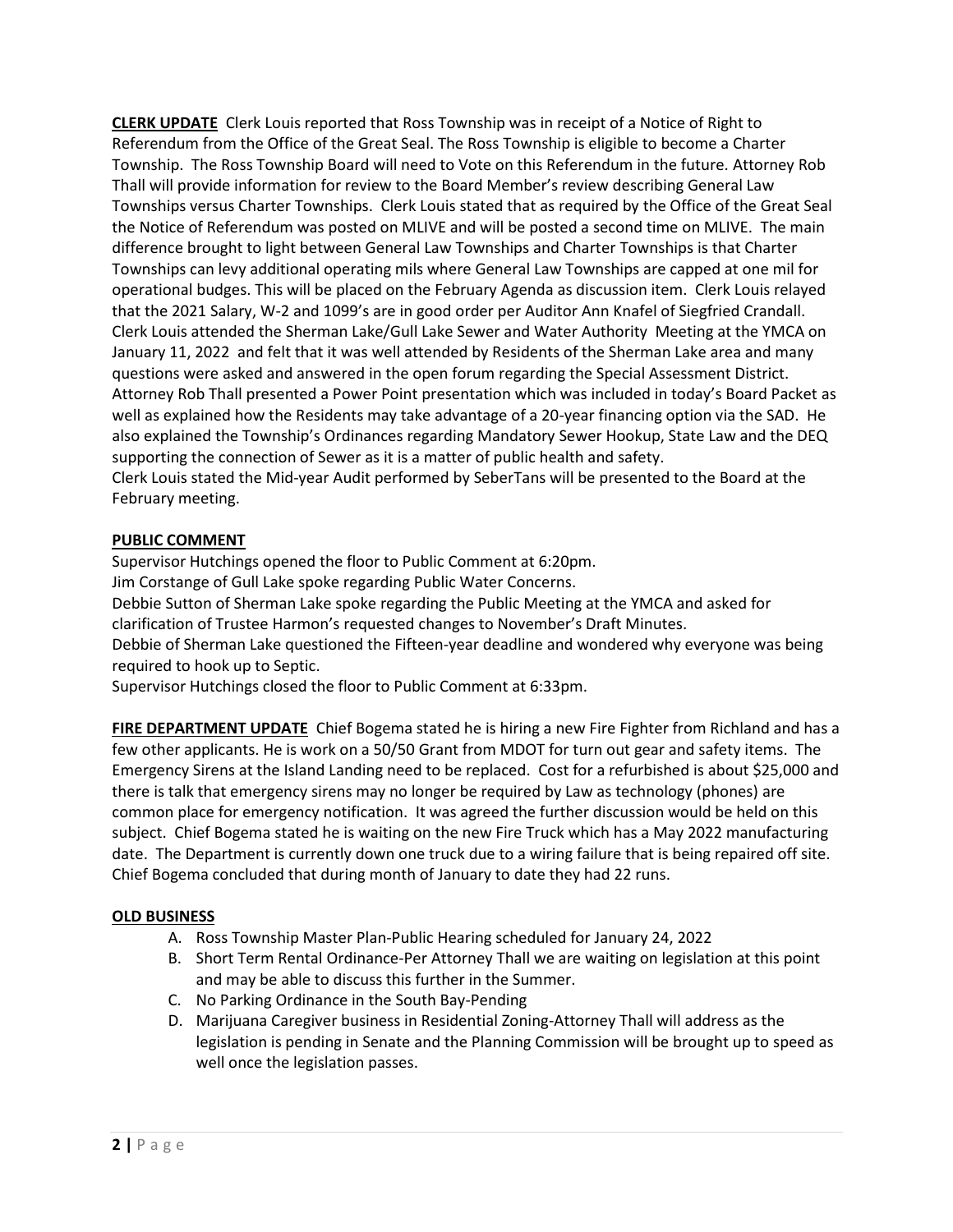#### **NEW BUSINESS**

- A. Ross Township Law Enforcement: Mutual Aid Agreements. Final Contracts are in Attorney Thall's hands and slight changes are being made to satisfy all parties involved. Supervisor Hutchings has established a list of "call types" to be addressed by the Contracted Agencies.
- B. Property split of platted lot 3904-07-276-050 (Overbeck & Clarkin): A memo was provided to the Board by Assessor Story regarding the party's request to divide parcel. Trustee Harmon moved to approve the property split. Trustee Langshaw seconded the Motion. The Motion passed unanimously.
- C. ARPA Committee: Supervisor Hutchings stated that she wishes to appoint a committee to advise the Board on Budgeted spending and use of funds. ARPA spending was broadened by the Federal Government. Spending is now allowed to include any Government services. The possibility of a future Town Hall meeting to explain spending of Ross Township's Funds was discussed by the Board. It was confirmed by Supervisor Hutchings that the Funds will have its own General Ledger Number to track and report Revenue and Expenditures with will be reported to the Federal Government as required under the Grant.
- D. Establish future budget meetings and a Public Hearing Date in regard to future budget: a discussion was held amongst members as to possible dates for meetings. It was agreed that February 9<sup>th</sup> and 23<sup>rd</sup> and March 9<sup>th</sup> will be used for the Boards Budget planning meetings.
- E. 2022 Board of Review Resolutions:
	- a. RESOLUTION TO PROVIDE FOR ALTERNATE STARTING DATES FOR MARCH 2022 BOARD OF REVIEW-RESOLUTION: 03-2022 Treasurer Genung moved to adopt the Resolution. Seconded by Langshaw A Roll-Call Vote was held: Gegung: aye Beekes: absent Langshaw: aye Hutchings: aye Louis: aye Harmon: aye Sulka: absent Resolution 03-2002 adopted 5 ayes 2 absent.
	- b. RESOLUTION TO PROVIDE FOR ACCEPTANCE OF LETTERS OF PROTES FROM TAXPAYER RESIDENTS FOR THE MARCH 2022 BOARD OF REVIEW. Trustee Harmon moved to adopt the Resolution. Seconded by Treasurer Genung. A Roll-Call Vote was held: Beekes: absent Gegung: aye Harmon: aye Hutchings: aye Langshaw: aye Louis: aye Sulka: absent Resolution adopted 5 ayes 2 absent.
	- c. A RESOLUTION UPDATING STATE REQUIRED POVERTY LEVEL INCOME STANDARDS FOR PROPERTY TAX POVERTY EXEMPTION GUIDELINES FOR TAX YEAR 2022.